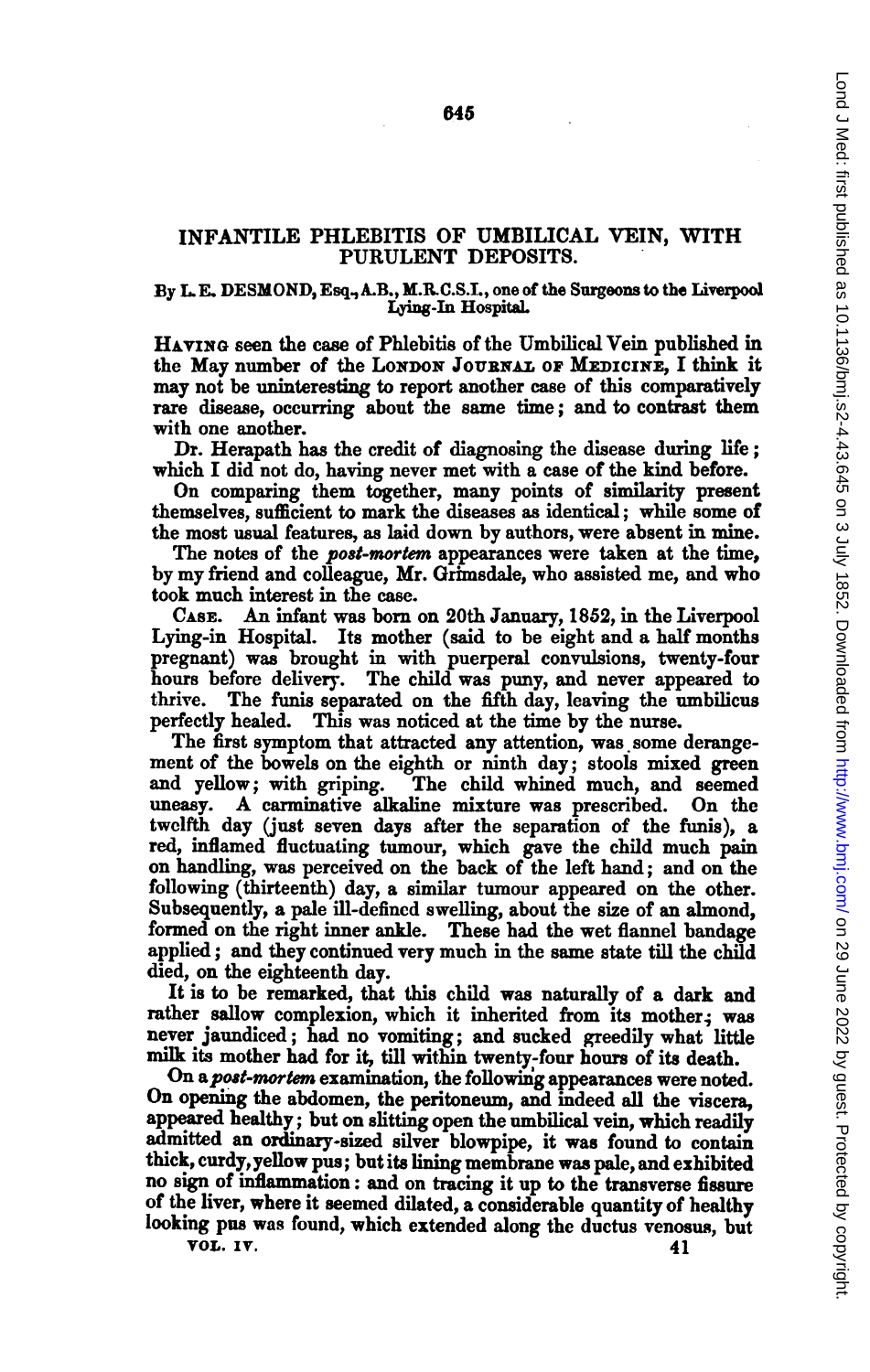could be traced no further, there being none in the vessels of the liver, nor any appearance of purulent deposit or infiltration in that organ. The gall-bladder was much enlarged, being two inches in length, and as thick as a man's thumb, looking very like a portion of intestine filled with air. The coats were very thin; and on being cut into, a quantity of fluid escaped, of a golden yellow colour, transparent, and viscid, Very similar in appearance to the syrup of orange marmalade. The heart was healthy, the cavities empty; there was no pus in them. The foramen ovale was closed. The thymus gland was healthy, but rather small. The lungs were for the most part healthy, with the exception of a few patches of a dark colour, which could with difficulty be inflated: these were probably the commencement of disease in the organ, and, had the child lived long enough, would have ended in purulent deposit. There was no pus in any other organ or joint, with the exception of the three tumours above mentioned, one of which appeared in a cyst, probably a synovial bursa.

REXARKS. The points of similarity in these cases, are in the date of the attack (eighth or ninth day), with similar derangement of the bowels; the purulent deposits making their appearance on the twelfth and fourteenth days; attacking the joints on the hands and fingers in pairs; and the duration of the disease, the children dying on the sixteenth and eighteenth days; as well as the previous condition of the umbilical vein, containing curdy pus, patches of carnification in the lungs, but no pus im them or in the liver.

They differed in Dr. Herapath's case having jaundice, vomiting, and erysipelas; with a greater amount of purulent deposit, pus in the vena porta, and heart with a patent foramen ovale.

Like Dr. Herepath, I was much surprised at not finding any purulent deposit in the liver; as <sup>I</sup> had not then seen Dr. Hasse's allusion to the ten cases on record of this rare disease, in his Pathological Anatomy, where he gives the symptoms as "jaundice, vomiting, and erysipelatous inflammation surrounding the umbilicus"; in all of which the same fact has been noticed, no pus being found in the liver in any of them. I have not had an opportunity of referring to the reports of those cases, and consequently do not know to what extent purulent matter was found, nor the state of the foramen ovale.

While I confess that I am unable to give any satisfactory explanation of this absence of disease in the liver, I cannot think that Dr. Herapath's solution of the question is the correct one. He says, speaking of the foramen ovale, " had this aperture been closed, the intensity of the disease would have been shown in the lungs and liver, without doubt," etc.; and that its open condition " cleared up all difficulties". Now, here was a case, occurring about the same time, with the foramen closed, as was particularly noticed at the time by Mr. Grimsdale.

We must suppose the liver to be affected, either by the continuity of the hepatic branches of the umbilical vein, and the inflammation or pus gradually spreading along them, as along the ductus venosus; or, supposing those branches to have been closed and impervious at an earlier date (which <sup>I</sup> believe they are) than the umbilical vein itself, and then inflammation to have taken place, the only other road for pus to find its way to the organ, would be through the general circulation. The liver would be expected to take its share with other parts affected,